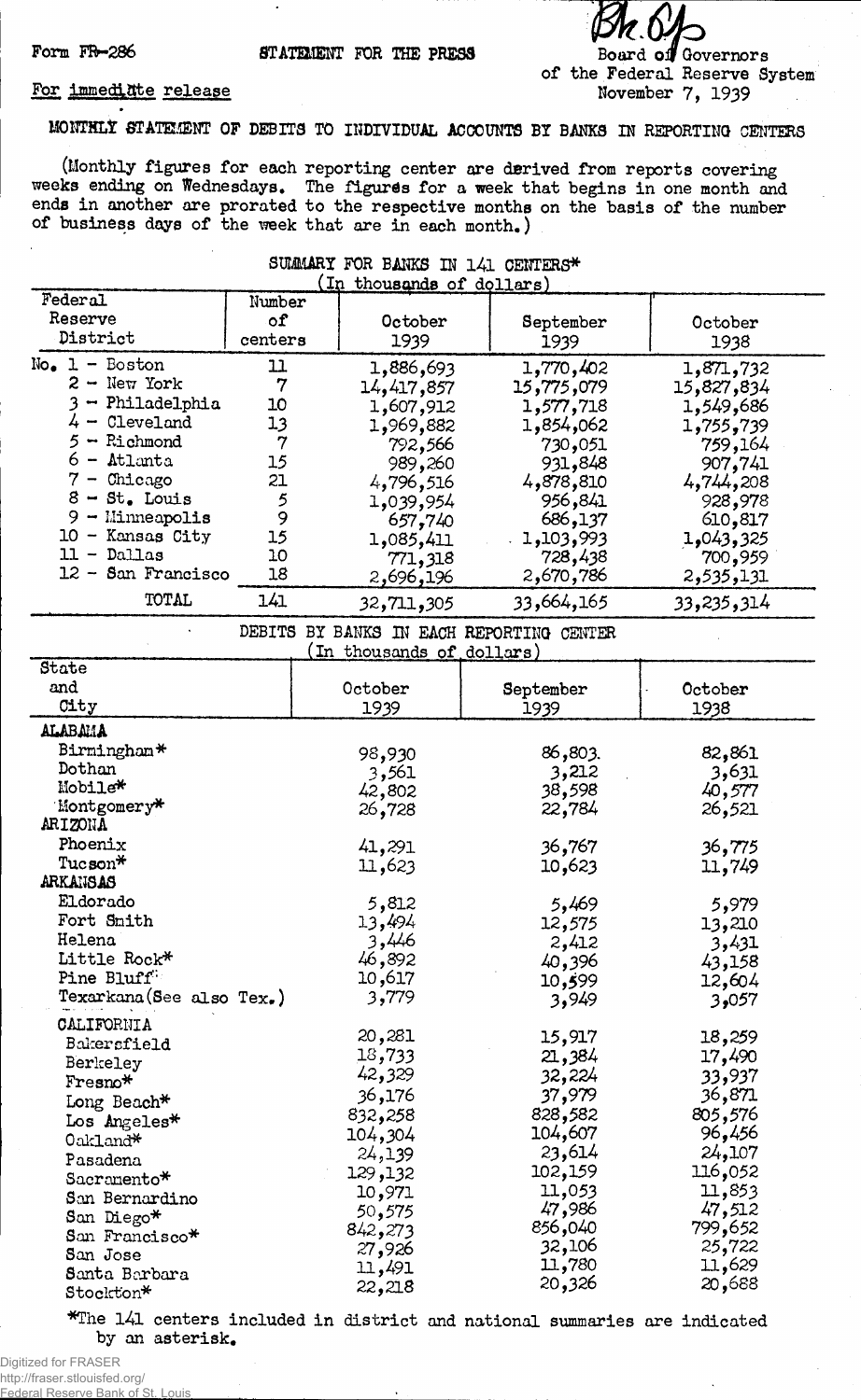Form FR-286-a

 $\bar{\beta}$ 

<u>anglici pro</u>

## DEBITS BY BANKS IN EACH REPORTING CENTER<br>(In thousands of dollars)

 $\bar{\beta}$ 

 $\ddot{\phantom{1}}$ 

|                        | بمقطب<br>uluupaliup<br><u>u.</u> | $u$          |           |
|------------------------|----------------------------------|--------------|-----------|
| State                  |                                  |              |           |
| and                    | October                          | September    | October   |
| City                   | 1939                             | <u> 1939</u> | 1938      |
| COLORADO               |                                  |              |           |
|                        |                                  | 17,012       | 14,503    |
| Colorado Springs*      | 15,796                           |              |           |
| Denver*                | 172,697                          | 172,361      | 171,800   |
| Grand Junction         | 4,283                            | 4,304        | 3,936     |
| Pueblo*                | 17,718                           | 20,260       | 20,477    |
| CONNECTICUT            |                                  |              |           |
| Hartford*              | 189,696                          | 179,316      | 184,156   |
| New Haven*             | 80,773                           | 69,680       | 76,552    |
| Stamford               | 20,397                           | 18,679       | 19,213    |
| Waterbury*             | 30,110                           | 26,978       | 27,206    |
| DELAWARE               |                                  |              |           |
|                        |                                  |              |           |
| Wilmington*            | 108,206                          | 106,351      | 96,700    |
| DISTRICT OF COLUMBIA   |                                  |              |           |
| Washington             | 277,873                          | 263,294      | 252,503   |
| FLORIDA                |                                  |              |           |
| Jacksonville*          | 75,717                           | 69,898       | 63,824    |
| Miami                  | 42,567                           | 759,38       | 36,835    |
| Pensacola <sup>*</sup> | 9,044                            | 8,953        | 8,060     |
| $Tampa*$               | 27,905                           | 26,619       | 24,736    |
| GEORGIA                |                                  |              |           |
| Albany                 | 5,614                            | 4,694        | 5,400     |
|                        |                                  |              | 200,226   |
| $\texttt{Atlanta*}$    | 225,534                          | 195,326      |           |
| Augusta*               | 21,749                           | 20,257       | 17,238    |
| Brunswick              | 2,445                            | 2,256        | 2,397     |
| Columbus               | 17,294                           | 15,294       | 13,774    |
| Elberton               | 1,488                            | 1,154        | 1,424     |
| Macon*                 | 20,422                           | 18,115       | 15,569    |
| Newnan                 | 2,375                            | 2,190        | 1,882     |
| Savannah <sup>*</sup>  | 30,073                           | 30,401       | 28,554    |
| Valdosta               | 4,393                            | 4,508        | 3,859     |
| <b>IDAHO</b>           |                                  |              |           |
| Boise*                 | 19,179                           | 17,840       | 18,965    |
| ILLINOIS               |                                  |              |           |
|                        |                                  | 11,684       | 10,592    |
| Aurora                 | 11,220                           |              |           |
| Bloomington*           | 12,694                           | 12,472       | 12,021    |
| Champaign-Urbana       | 18,399                           | 14,858       | 16,619    |
| Chicago*               | 2,814,132                        | 3,062,149    | 3,014,619 |
| Danville               | 10,319                           | 9,911        | 027و 10   |
| Decatur*               | 27,235                           | 18,910       | 23,596    |
| East St. Louis and     |                                  |              |           |
| Nat'l Stock Yards      | 41,629                           | 41,103       | 36,814    |
| Elgin                  | 8,266                            | 8,129        | 7,480     |
| Moline                 | 9,222                            | 7,959        | 7,427     |
| Peoria*                | 61,074                           | 58,127       | 61,669    |
|                        | 9,075                            | 8,218        | 7,449     |
| Quincy                 |                                  |              | 20,457    |
| Rockford*              | 25,034                           | 25,052       |           |
| Springfield            | 25,877                           | 24,632       | 24,536    |
| INDIANA                |                                  |              |           |
| Evansville*            | 32,587                           | 30,907       | 27,020    |
| Fort Wayne*            | 33,926                           | 30,738       | 32,055    |
| Gary                   | 18,835                           | 15,529       | 13,814    |
| Hammond                | 8,102                            | 7,534        | 6,927     |
| Indianapolis*          | 213,811                          | 194,726      | 195,789   |
| South Bend*            | 40,125                           | 35,875       | 32,339    |
| Terre Haute            | 25,224                           | 22,184       | 19,784    |
|                        |                                  |              |           |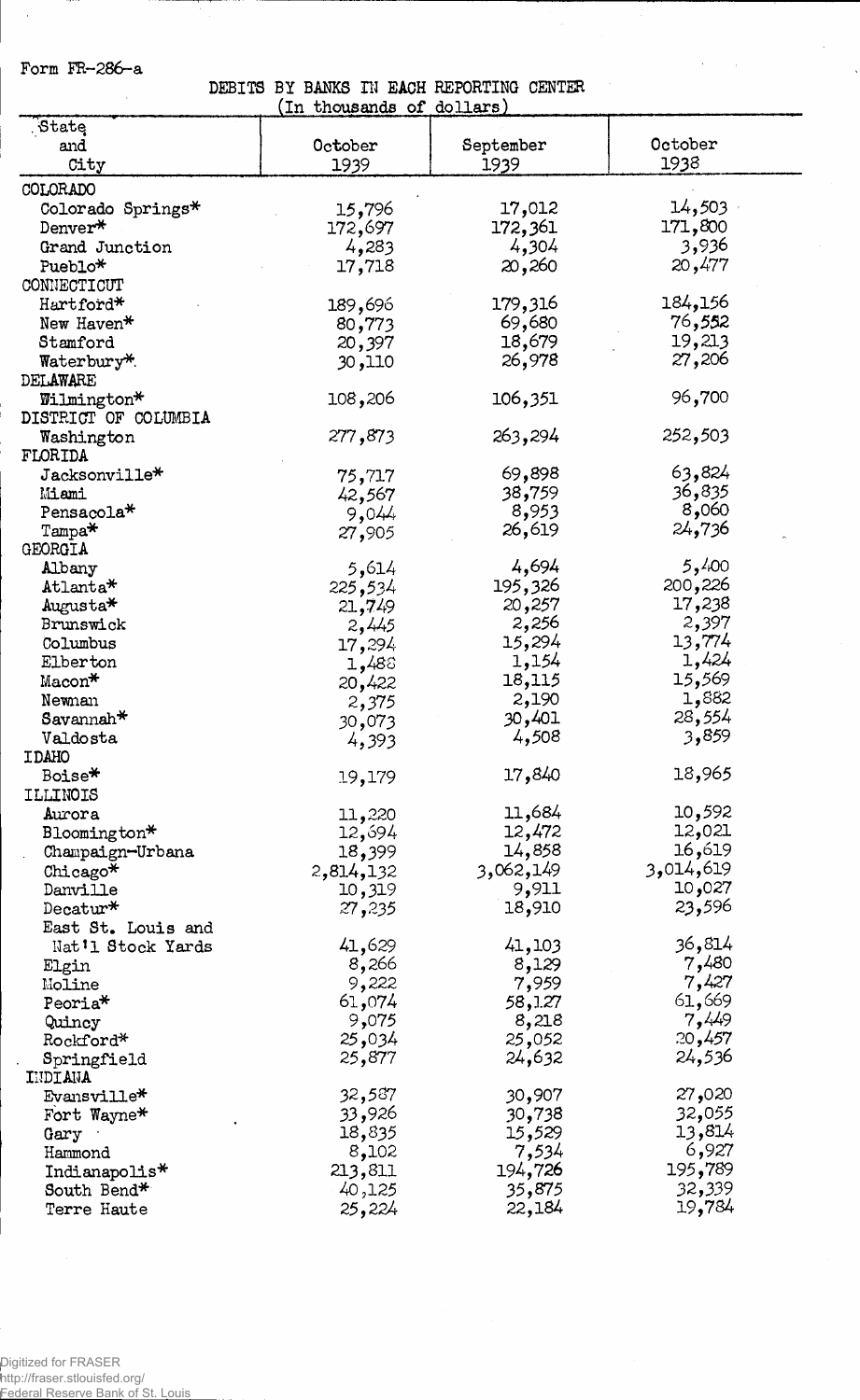Form  $FR-286-b$ 

 $\bullet$ 

DEBITS BY BANKS IN EACH REPORTING CENTER<br>(In thousands of dollars)

 $\bar{z}$ 

 $\mathcal{A}^{\mathcal{A}}$ 

| State                        |           |           |           |
|------------------------------|-----------|-----------|-----------|
| and                          | October   | September | October   |
| City                         | 1939      | 1939      | 1938      |
|                              |           |           |           |
| <b>IOWA</b>                  |           |           |           |
| Cedar Rapids*                | 29,169    | 27,093    | 25,174    |
| Clinton                      | 6,529     | 5,672     | 6,467     |
| Davenport*                   | 22,553    | 22,286    | 21,307    |
| Des Moines*                  | 96,166    | 98,999    | 91,213    |
| Dubuque*                     | 9,498     | 9,312     | 9,159     |
| Mason City                   | 10,956    | 066, 10   | 9,808     |
| Muscatine                    | 4,531     | 4,102     | 4,176     |
| Sioux City*                  | 41,788    | 39,316    | 35,892    |
| Waterloo*                    | 19,319    | 17,521    | 17,536    |
| <b>KANSAS</b>                |           |           |           |
| Atchison                     | 3,022     | 3,208     | 3,013     |
| Hutchinson                   | 10,623    | 12,153    | 10,288    |
| Independence                 | 2,522     | 2,420     | 2,514     |
| Kansas City*                 | 16,560    | 15,449    |           |
| Lawrence                     |           |           | 14,718    |
| Pittsburg                    | 3,968     | 3,459     | 3,725     |
| Topeka*                      | 3,845     | 3,530     | 3,722     |
| Wichita*                     | 15,612    | 16,324    | 18,215    |
| KENTUCKY                     | 44,898    | 44,498    | 44,922    |
|                              |           |           |           |
| Lexington*                   | 20,380    | 21,626    | 20,652    |
| Louisville*                  | 159,869   | 154,517   | 151,806   |
| Owensboro                    | 6,402     | 8,943     | 6,704     |
| LOUISIANA                    |           |           |           |
| New Orleans*                 | 230,713   | 242,407   | 238,889   |
| Shreveport*                  | 45,033    | 43,492    | 44,376    |
| <b>MAINE</b>                 |           |           |           |
| Bangor*                      | 16,104    | 14,462    | 14,121    |
| Portland                     | 38,849    | 37,818    | 40,296    |
| MARYLAND                     |           |           |           |
| Baltimore*                   | 386,664   | 355,028   | 355,242   |
| Cunberland                   | 8,859     | 7,833     | 7,467     |
| Hagerstown                   | 9,571     | 10,115    | 8,541     |
| MASSACHUSETTS                |           |           |           |
| Boston*                      | 1,288,254 | 1,229,769 | 1,315,641 |
| Brockton                     | 19,138    | 16,938    | 18,055    |
| Fall River*                  | 21,160    | 17,804    | 18,287    |
| Holyoke*                     | 11,961    | 10,617    | 10,907    |
| Lowell*                      |           |           |           |
| Lynn                         | 15,638    | 14,409    | 15,428    |
| New Bedford*                 | 20,994    | 18,280    | 18,998    |
|                              | 20,208    | 17,946    | 16,826    |
| Springfield<br>Worcester*    | 74,249    | 62,177    | 71,532    |
|                              | 64,238    | 51,726    | 52,295    |
| MICHIGAN                     |           |           |           |
| Adrian                       | 3,662     | 3,428     | 3,489     |
| Battle Creek                 | 11,933    | 12,771    | 11,682    |
| Bay City*                    | 12,474    | 11,853    | 11,024    |
| Detroit*                     | 933,183   | 836,797   | 776,602   |
| Flint*                       | 27,046    | 24,031    | 25,507    |
| Grand Rapids*                | 59,146    | 57,308    | 49,093    |
| Jackson                      | 14,491    | 13,452    | 13,471    |
| Kalamazoo*                   | 23,049    | 22,137    | 19,636    |
| $\rm{Lang}^{\boldsymbol{*}}$ | 24,072    | 21,905    | 21,928    |
| Saginaw                      | 24,413    | 22,723    | 20,307    |
| MINNESOTA                    |           |           |           |
| Duluth*                      | 56,927    | 55,321    | 49,566    |
| Minneapolis*                 | 365,877   | 406,304   | 344,719   |
| Red Wing                     | 1,962     |           |           |
| $St. Paul*$                  |           | 1,900     | 1,891     |
| South St. Paul               | 167,628   | 162,832   | 158,113   |
| Winona                       | 32,313    | 28,145    | 30,246    |
|                              | 6,334     | 5,616     | 6,189     |

 $\bar{z}$ 

Digitized for FRASER http://fraser.stlouisfed.org/

Federal Reserve Bank of St. Louis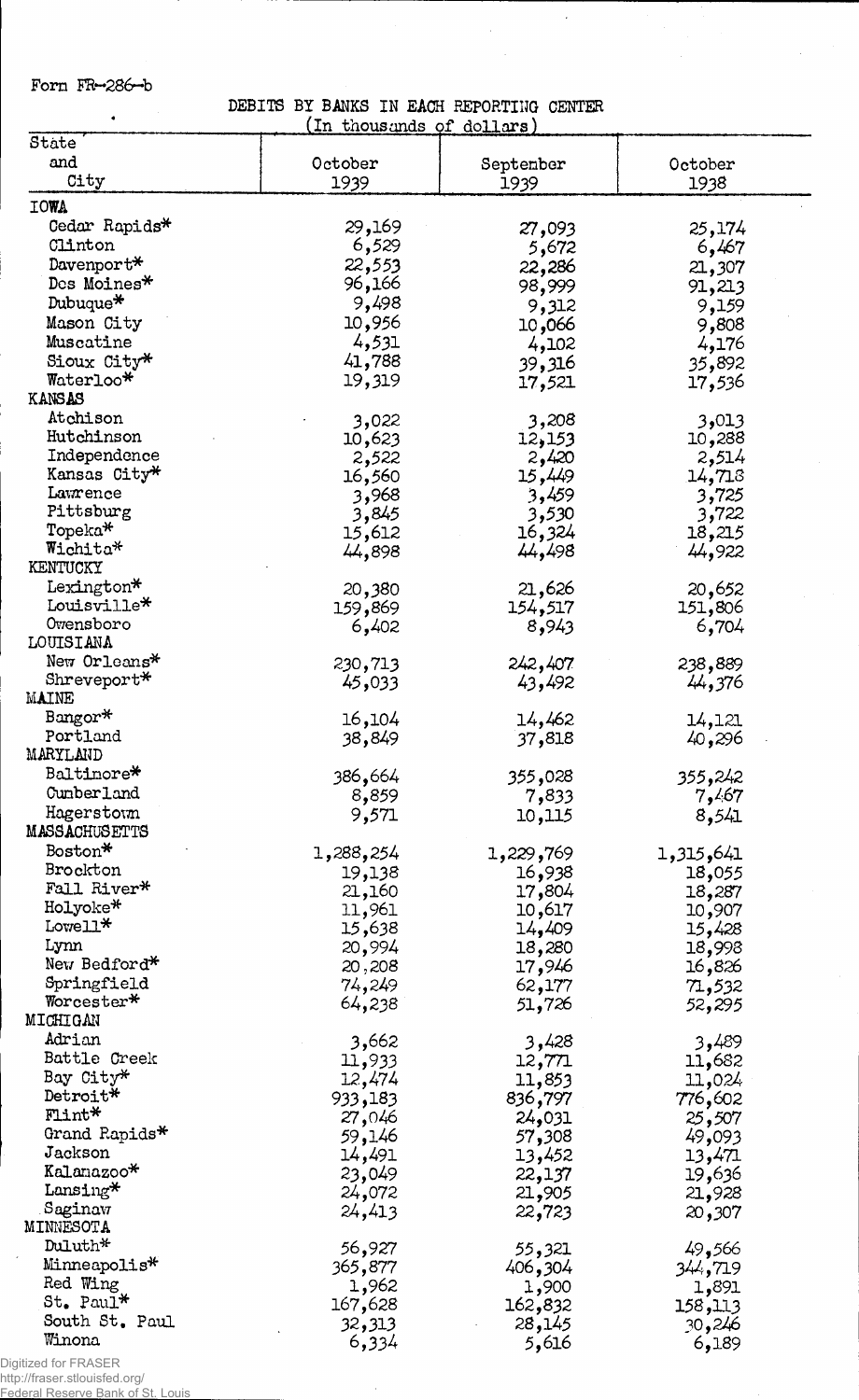Form  $FR-286-c$ 

**DEBITS BY BANKS IN EACH REPORTING CENTER (In thousands oj dollars)**

|                      | (TII ningaime nt | morrano    |            |
|----------------------|------------------|------------|------------|
| State                |                  |            |            |
| and                  | October          | September  | October    |
| City                 | 1939             | 1939       | 1938       |
|                      |                  |            |            |
| MISSISSIPPI          |                  |            |            |
| Greenville           | 7,043            | 6,173      | 6,397      |
| Hattiesburg          | 5,511            | 5,661      | 4,975      |
| Jackson              | 29,114           | 28,749     | 38,709     |
|                      |                  |            |            |
| Meridian             | 12,952           | 12,696     | 11,961     |
| Vicksburg*           | 10,377           | 7,995      | 9,016      |
| <b>MISSOURI</b>      |                  |            |            |
| Joplin*              | 11,498           | 10,563     | 9,592      |
| Kansas City*         |                  | 349,358    | 293,918    |
|                      | 324,227          |            |            |
| St. Joseph*          | 29,219           | 29,456     | 27,099     |
| St. Louis*           | 600,917          | 569,110    | 542,800    |
| Sedalia              | 2,081            | 2,167      | 1,852      |
| Springfield          | 15,307           | 15,276     | 13,462     |
| MONTANA              |                  |            |            |
|                      |                  |            |            |
| Billings*            | 13,484           | 12,239     | 11,975     |
| Helena*              | 13,496           | 12,221     | 11,066     |
| NEBRASKA             |                  |            |            |
| Fremont              | 2,556            | 2,703      | 2,382      |
| Lincoln              | 30,769           | 29,942     | 28,981     |
|                      |                  |            |            |
| Omaha <sup>*</sup>   | 149,527          | 160,069    | 145,065    |
| NEVADA               |                  |            |            |
| Reno*                | 11,552           | 13,025     | 11,372     |
| NEW HAMPSHIRE        |                  |            |            |
| Manchester           | 16,086           | 15,737     | 15,230     |
|                      |                  |            |            |
| NEW JERSEY           |                  |            |            |
| Camden               | 56,928           | 51,869     | 44,066     |
| Montclair            | 16,329           | 15,488     | 16,473     |
| Newark               | 329,185          | 317,844    | 304,361    |
| Northern New Jersey  |                  |            |            |
|                      |                  |            |            |
| Clearing House Ass'n | 171,686          | 157,207    | 160,830    |
| Passaic*             | 29,913           | 26,437     | 25,611     |
| Trenton*             | 69,801           | 70,892     | 65,179     |
| NEW MEXICO           |                  |            |            |
| ید                   |                  |            | 15,409     |
| Albuquer que         | 16,948           | 16,223     |            |
| <b>Roswell</b>       | 5,392            | 4,029      | 4,829      |
| NEW YORK             |                  |            |            |
| Albany*              | 227,733          | 164,622    | 215,506    |
| Binghamton*          | 21,035           | 20,713     | 20,023     |
| Buffalo*             | 241,486          | 223,437    | 235,124    |
| Elmira               |                  |            |            |
|                      | 14,765           | 15,248     | 12,859     |
| Jamestown            | 14,200           | 12,769     | 11,638     |
| New York*            | 13,682,597       | 15,137,786 | 15,139,514 |
| Poughkeepsie         | 14,990           | 13,644     | 13,404     |
| Rochester*           | 124,657          | 120,268    | 117,253    |
| $Syracuse*$          |                  |            |            |
|                      | 90,436           | 81,816     | 74,803     |
| Utica                | 35,885           | 31,302     | 111,55     |
| NORTH CAROLINA       |                  |            |            |
| Asheville            | 13,006           | 12,898     | 12,283     |
| Charlotte*           | 71,940           | 64,911     | 59,175     |
| Durham               |                  |            |            |
|                      | 44,114           | 35,558     | 51,058     |
| Greensboro           | 19,879           | 20,241     | 18,488     |
| $\texttt{Raleigh*}$  | 45,851           | 42,162     | 41,141     |
| Wilmington           | 11,571           | 11,617     | 11,607     |
| Winston-Salem        | 45,857           | 42,067     | 46,835     |
| NORTH DAKOTA         |                  |            |            |
|                      |                  |            |            |
| Dickinson            | 2,244            | 1,906      | 1,077      |
| Fargo*               | 23,722           | 21,373     | 19,994     |
| Grand Forks*         | 6,234            | 5,657      | 6,010      |
| Jamestown            | 1,991            | 1,721      | 1,701      |
| Minot                |                  |            |            |
|                      | 4,865            | 4,603      | 3,797      |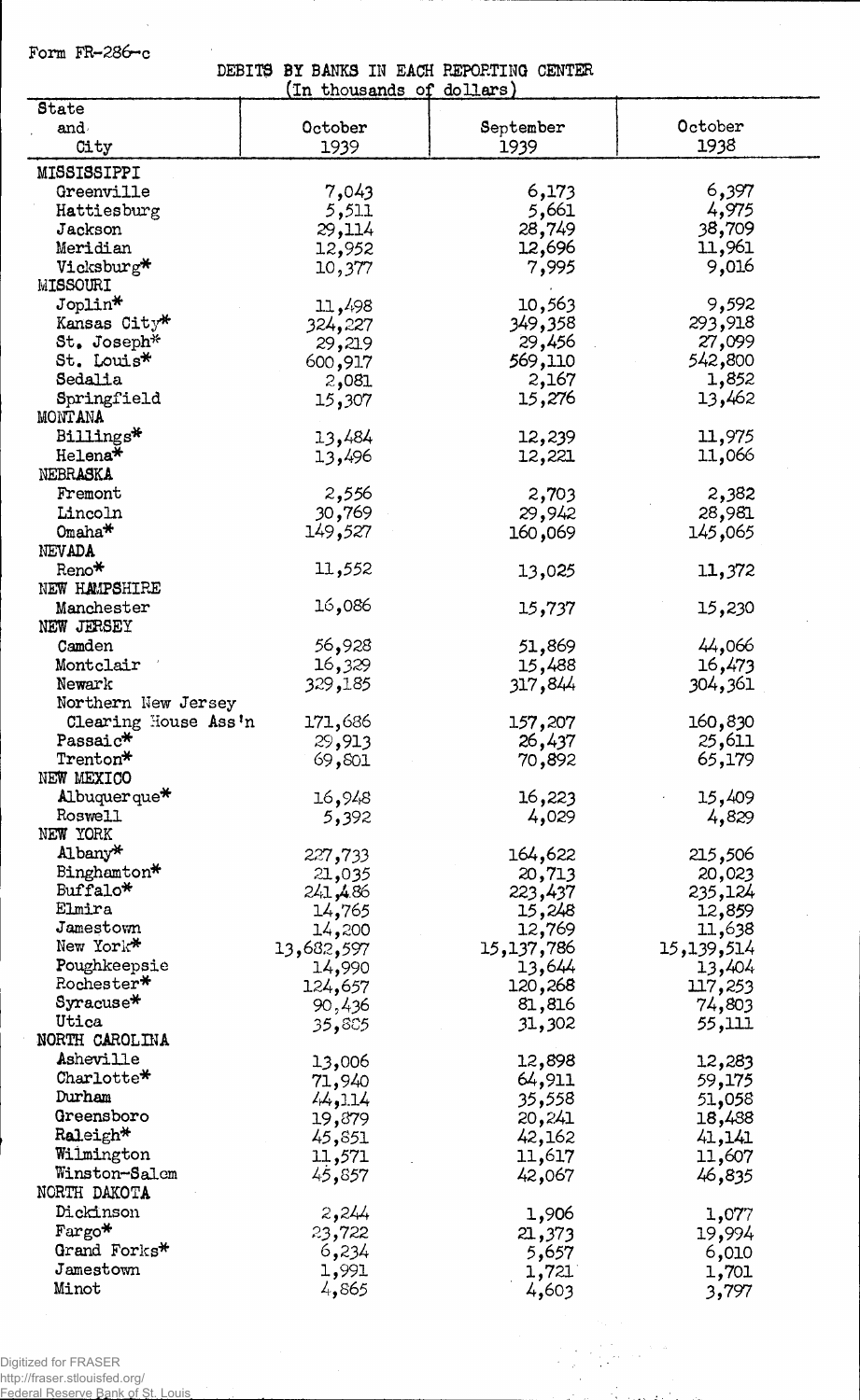Form FR-286-d

**DEBITS BY BANKS IN EACH REPORTING CENTER**

| In thousands of dollars)         |           |            |                 |
|----------------------------------|-----------|------------|-----------------|
| State                            |           |            |                 |
| and                              | October   | September  | October         |
| City                             | 1939      | 1939       | 1938            |
| <b>OHIO</b>                      |           |            |                 |
| Akron*                           | 77,763    | 69,835     | 66,156          |
| Canton                           | 39,276    | 37,549     | 31,683          |
| Cincinnati                       | 352,492   | 336,949    | 310,572         |
| Cleveland*                       | 651,942   | 584,311    | 588,339         |
| Columbus*                        |           | 179,244    | 170,456         |
| Dayton*                          | 175,324   | 67,838     | 59,673          |
| Hamilton                         | 67,145    | 11,333     | 10,960          |
| Lima                             | 11,940    | 15,025     | 13,842          |
| Lorain                           | 15,818    |            | 4,720           |
|                                  | 5,415     | 5,437      |                 |
| Middletown                       | 11,753    | 10,531     | 9,313           |
| Springfield*                     | 17,540    | 16,757     | 16,327          |
| Steubenville                     | 10,893    | 10,287     | 8,753           |
| Toledo*                          | 134,432   | 119,766    | 125,483         |
| Warren                           | 11,352    | 10,180     | 9,120           |
| Youngstown*                      | 55,621    | 53,028     | 44,924          |
| Zanesville                       | 8,758     | 8,464      | 7,734           |
| <b>OKLAHOMA</b>                  |           |            |                 |
| Bartlesville*                    | 522و30    | 30,799     | 30,343          |
| Enid                             | 9,808     | 11,287     | 10,443          |
| Guthrie                          | 1,592     | 1,451      | 1,814           |
| Muskogee*                        | 9,805     | 8,853      | 9,307           |
| Oklahoma City*                   | 101,593   | 97,581     | 99,058          |
| Okmulgee                         | 2,579     | 2,580      | 2,765           |
| Tulsa*                           | 128,791   | 115,187    | 128,899         |
| OREGON                           |           |            |                 |
| Eugene                           | 9,319     | 8,869      | 6,463           |
| Portland*                        | 169,767   | 169,913    | 157,231         |
| Salem                            | 17,118    | 17,841     | 15,772          |
| PENNSYLVANIA                     |           |            |                 |
| Allentown                        | 28,138    | 25,100     | 24,827          |
| Altoona*                         | 546, 10   | 10,324     | 9,719           |
| Butler                           | 10,989    | 9,731      | 8,649           |
| $\text{Chester}^*$               | 380, 15   | 13,178     | 14,030          |
| Erie*                            | 29,385    | 27,608     | 25,790          |
| Franklin                         | 3,106     | 3,301      | 3,061           |
| Greensburg <sup>*</sup>          |           | 6,336      | 7,320           |
| Harrisburg                       | 7,910     | 35,649     | 41,783          |
| Hazleton                         | 38,559    | 11,194     | 14,869          |
| Homestead                        | 11,837    | 3,258      | 2,719           |
| Johnstown                        | 3,454     | 14,920     | 14,535          |
| Lancaster*                       | 16,261    | 26,126     | 24 <b>,</b> 750 |
| Lebanon                          | 27,355    | 7,212      | 6,461           |
| Norristown                       | 7,185     | 10,127     | 9,764           |
|                                  | 10,841    | 10,824     | 9,750           |
| Oil City*                        | 10,494    |            |                 |
| Philadelphia <sup>*</sup>        | 1,269,549 | 1,253,094  | 1,242,558       |
| Pittsburgh*                      | 692,029   | 669,617    | 593,076         |
| Reading                          | 44,190    | 38,790     | 37,528          |
| Scranton*                        | 47,838    | 41,709     | 41,687          |
| Wilkes-Barre*                    | 24,541    | 23,203     | 23,896          |
| Williamsport*                    | 11,286    | 10,593     | 10,133          |
| York*                            | 23,410    | $22,248$ . | 21,034          |
| RHODE ISLAND                     |           |            |                 |
| Providence*                      | 148,551   | 137,695    | 140,313         |
| SOUTH CAROLINA                   |           |            |                 |
| Charleston                       | 22,662    | 18,017     | 16,064          |
| Columbia*                        | 26,277    | 26,698     | 24,290          |
| $0$ reenville $^{\textstyle{*}}$ | 22,104    | 21,101     | 20,111          |
| Spartanburg                      | 13,016    | 11,564     | 10,958          |